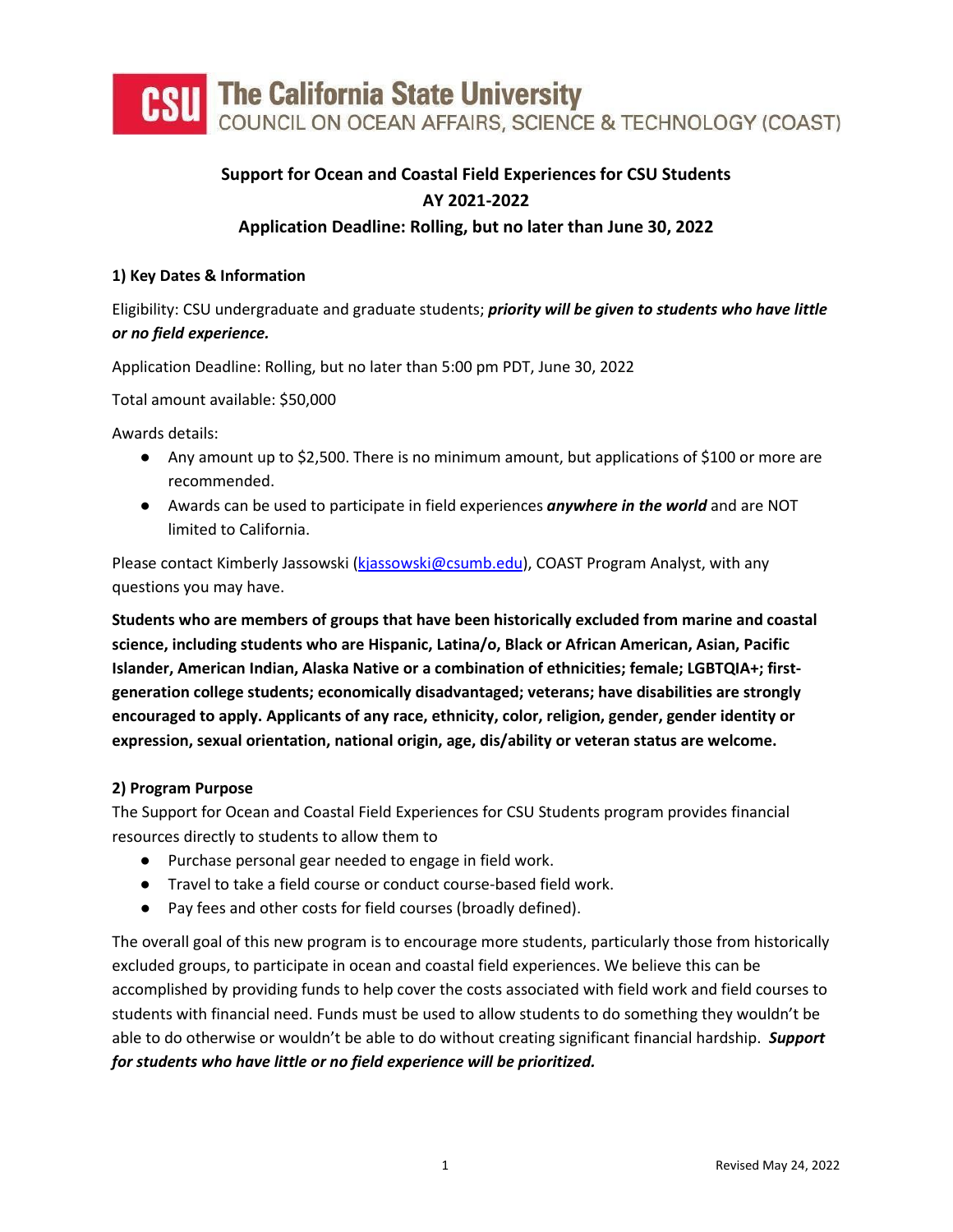#### **3) Context and Rationale**

Participation in field courses is a critical tool in student retention and success in science, particularly for students from groups that have been historically excluded from ocean and coastal disciplines. For many students, their first field experience can be transformative and catalytic, **IF** they have a positive experience. Unfortunately, costs associated with field experiences can often be prohibitively expensive. This can be a real and significant barrier for economically challenged students that either completely prevents them from participating or creates conditions in which participation is not a fulfilling and rewarding experience and dissuades the student from engaging further. This program is intended to provide students with the financial resources needed to engage in ocean and coastal field experiences and to do so in a way that is equitable and inclusive. Awards are expected to reduce or remove some of the logistical concerns and barriers associated with field work so that the student can focus on the scientific and social aspects and benefits of the experience. We hope that by providing this financial support to students, they are better enabled and empowered to form their scientific identities and increase their sense of belonging, skills and confidence through field experiences.

The CSU Council on Ocean Affairs, Science & Technology (COAST) is the umbrella organization for ocean, coastal and coastal watershed related activities within the CSU. COAST's mission is to promote research and education to advance our knowledge of marine and coastal systems. COAST is deeply committed to increasing equity, inclusion and ultimately diversity in ocean and coastal science disciplines. In the CSU, seventy percent of students are students of color, half of undergraduate students are Pell Grant recipients (which means they have extreme unmet financial need) and one-third of undergraduate students are the first person in their family to attend college. Thus, providing funding to students to offset the cost of engaging in field experiences based on financial need will also positively impact students of color and first-in-family students and ultimately increase participation and diversity (broadly defined) in these fields.

### **4) Eligibility**

This program is available to current CSU undergraduate and graduate students engaged in ocean and coastal field work through CSU classes, research activities led by CSU faculty members, and/or field courses at the CSU or any accredited college or university. Students may be full- or part-time. *Priority will be given to students who have little or no field experience.*

Students can receive up to \$2,500 through this program as either a CSU undergraduate or graduate student. If a student attends the CSU for both undergraduate AND graduate education, they are limited to a lifetime maximum of \$5,000 through this program and can receive no more than \$2,500 as either an undergraduate or graduate student. Students may apply to this program more than once until they reach the undergraduate, graduate or lifetime limit. Awards from other COAST student programs (Student Travel, Graduate Student Research, Undergraduate Student Research Support) do NOT count toward the limits described here.

### **5) Award Use**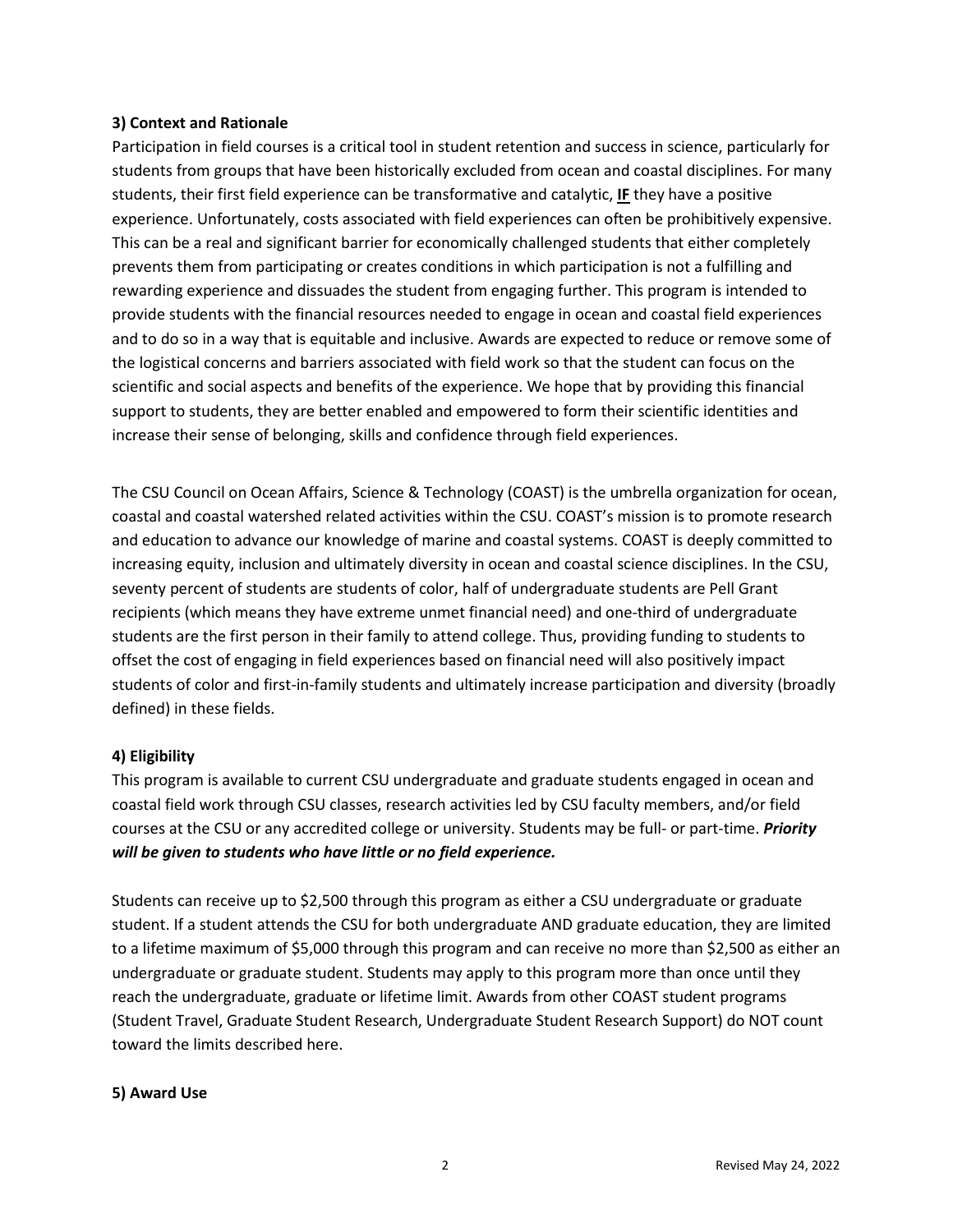Awards must be used to

- Engage in ocean and coastal field work or field courses.
	- $\circ$  Field work (outside of field courses as described in the next bullet point) must be part of an official CSU class or a research project led by a CSU faculty member.
	- $\circ$  Field courses must be offered by the CSU or any other accredited college or university.
- Allow the awardee to do something they wouldn't be able to do otherwise or wouldn't be able to do without creating significant financial hardship.

The activity(ies) must occur in areas that fall within the scope of COAST:

- The open and coastal ocean;
- Coastal zones (bays, estuaries, beaches);
- Coastal watersheds: the organism, material or process being studied in the watershed must have a clear and direct impact on the downstream marine environment.

Funds can be requested to support the following uses:

**● Personal gear:** Students may need personal items to be able to fully, comfortably and safely participate in field work, field experiences and field-based courses. For example, students may need camping equipment if they need to stay overnight in the field as part of a class or sampling trip. In this case, a student could apply to COAST for gear such as a tent, sleeping pad, sleeping bag, cooking equipment, etc. Students may need dive gear and wet suits to engage in SCUBA or snorkeling-related field work or classes. Students may need backpacks, waders, or waterproof boots to conduct intertidal and estuarine work. These examples are provided to illustrate the different types of gear that could be requested and are not meant to be an exhaustive list.

Items purchased will be the property of the student and will remain the property of the student. Funds must be used within **90 days** of the award date.

**This funding is NOT intended to cover research equipment.** For example, if you need a GoPro, GPS unit or sampling equipment, this program does not provide that type of funding. If you have any questions, please contact Kimberly Jassowski [\(kjassowski@csumb.edu\)](mailto:kjassowski@csumb.edu), COAST Program Analyst, or Dr. Krista Kamer [\(kkamer@csumb.edu\)](mailto:kkamer@csumb.edu), COAST Director.

● **Travel to field sites:** Students may need to travel to take a field course or engage in field work as part of an official CSU class. For example, students may need to drive to field sites periodically as part of a CSU course, or they may need to travel a long distance to participate in a field course offered by the CSU or another accredited college or university. In these cases, students can apply for funds to cover mileage reimbursements for use of personal vehicles, other forms of transportation (airfare, train, ferry), lodging and meals (or room and board).

**Undergraduate students enrolled in research units as part of a capstone project are eligible to apply for travel funding. Graduate student enrollment in research units does not meet the requirement of travel being part of an official CSU class.** 

Funds must be used within **90 days** of the award date.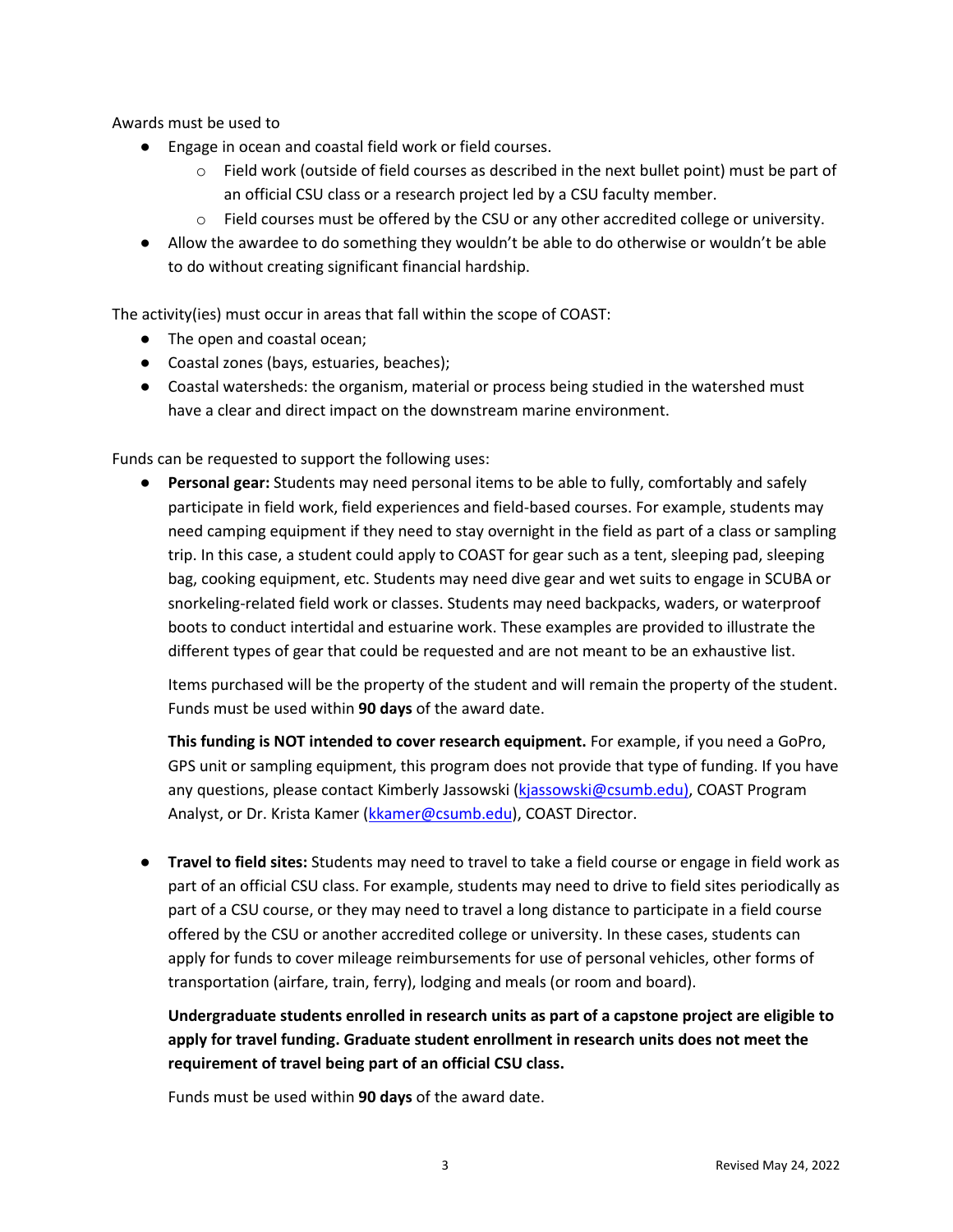**● Additional fees associated with field courses:** A student may choose to take a field course that counts toward degree attainment or they may need to take a field course to learn a necessary skill or augment their research. Field courses often include additional fees beyond normal student tuition and fees, and this can preclude participation in the course or cause extreme financial hardship. For example, [courses at Friday Harbor Laboratories \(FHL\) c](https://fhl.uw.edu/courses/costs-for-fhl-courses/)harge standard University of Washington tuition, registration and course fees, and there is an **additional fee** for housing and dining at FHL. Similarly, the [CSU Marine Biology Semester at Catalina](https://www.scmi.net/csu-marine-biology-catalina-semester/) charges board, lodging and facility fees **in addition to** the basic CSU tuition for 15 semester units. Applicants may request funds to cover **the additional fees** associated with field courses but not for the base tuition costs.

You must apply for this type of funding BEFORE the course begins. Funds must be used within **180 days** of the award date. Given the award limits of this program, the amount provided may not cover all of the additional expenses of a field course, but it is intended to help defray those costs significantly.

Courses must be taken at accredited colleges and universities.

COAST reserves the right to exercise discretion when making awards. COAST reserves the right to limit the number of awards made during a financial quarter, for any single event or purpose, or in association with an individual faculty member.

Funds will be distributed to the awardee within 30 days of application submission to COAST and must be used within 90 days from the date the funds are distributed.

### **6) Application Materials and Instructions**

Applications will be accepted on a continuous basis until 5:00 pm PDT, June 30, 2022. All application materials should be sent to [fieldexperiencescoast@share.calstate.edu.](mailto:fieldexperiencescoast@share.calstate.edu)

#### **There are two parts to the application process:**

- **1. The required application form**, which is available [here.](https://www.calstate.edu/Documents/COAST_2022_FieldExperience_Application_Form_4-28-2022.docx)
	- $\circ$  The application form must be completed and emailed as an attachment to COAST at [fieldexperiencescoast@share.calstate.edu.](mailto:fieldexperiencescoast@share.calstate.edu)
	- $\circ$  Within one hour of application submission, you will receive a confirmation email from COAST with an application ID number. Please save this email for future reference. If you do not receive a confirmation email, please contact COAST [\(csucoast@csumb.edu\)](mailto:csucoast@csumb.edu) immediately to ensure your application was received. **This is your responsibility**; COAST is not responsible for applications that were not successfully submitted if applicants cannot provide a copy of the email confirming successful submission.
- **2. Support for your request from your CSU instructor or research project leader:** this is necessary if you are applying for funding to support engagement in a field experience through an official CSU class (A in the table below and on the application form) or a research project led by a CSU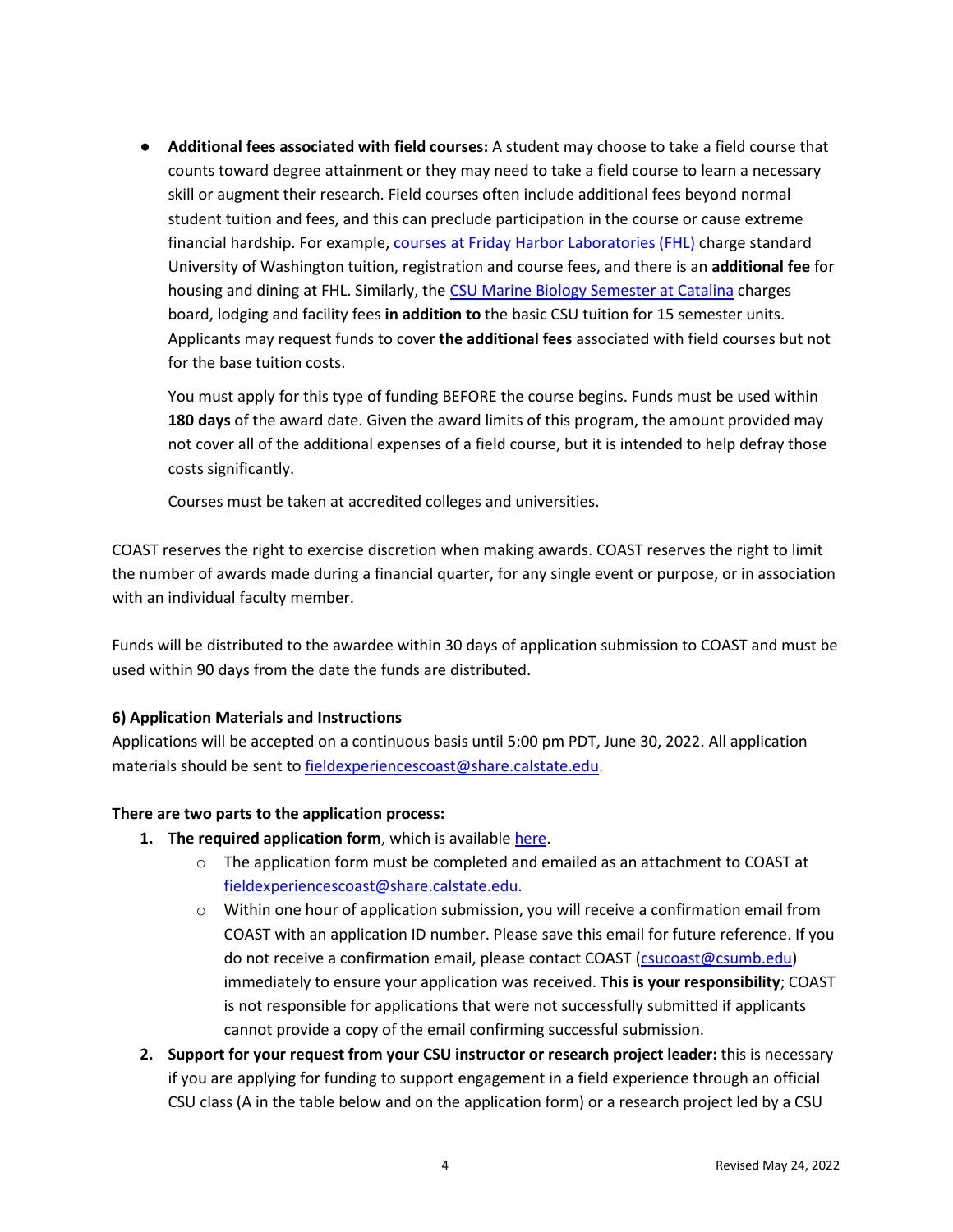faculty member (B in the table below and on the application form). *This is not required if you are applying for funding to support your participation in a field course (C in the table below and on the application form).* See Table 1. Details on how this support is to be provided are on page 6.

| <b>Type of participation</b>                            | <b>Application form</b> | <b>Support for your</b><br>request from<br>instructor/PI<br>(required at time of<br>application) | <b>Proof of enrollment</b><br>(only required if an<br>award is made) |
|---------------------------------------------------------|-------------------------|--------------------------------------------------------------------------------------------------|----------------------------------------------------------------------|
| A. Official CSU class                                   | x                       | х                                                                                                | x                                                                    |
| B. Research project led by a<br>CSU faculty member      | x                       | X                                                                                                |                                                                      |
| C. Field course offered by an<br>accredited institution | x                       |                                                                                                  | x                                                                    |

**Table 1. Required application elements based on type of participation.** 

**1.** Complete the **Application Form** and save as a Word document named as

*LastName\_FirstName\_FieldExperienceApp.docx*. Do not attempt to reformat the form or submit it as a different file type.

- **Section 1: Applicant information and nature and amount of funding requested**
	- o Enter the requested information in the Applicant Information section. If you are an undergraduate student, list your declared major(s). If you are a graduate student, list the degree program you are enrolled in.
	- $\circ$  Indicate how the funds will be used (purchase personal gear, travel expenses, fees for field course). You may check more than one box if appropriate.
		- Proof of enrollment prior to distribution of funds will be required for participation through an official CSU class or a field course.
	- $\circ$  Indicate if you need the funds to facilitate your participation in a field experience that is part of a(n) A. official CSU class, B. CSU-based research project, OR C. field course at an accredited institution.
		- It is expected that most applicants will seek support to engage in ONE of these activities. However, you may request support to engage in more than one type of field experience, and you will describe these activities in section 3.
			- Selecting more than one activity will not increase the chances of receiving an award.
	- o Indicate the total amount of funding you are requesting.
- **Section 2: History of field experience**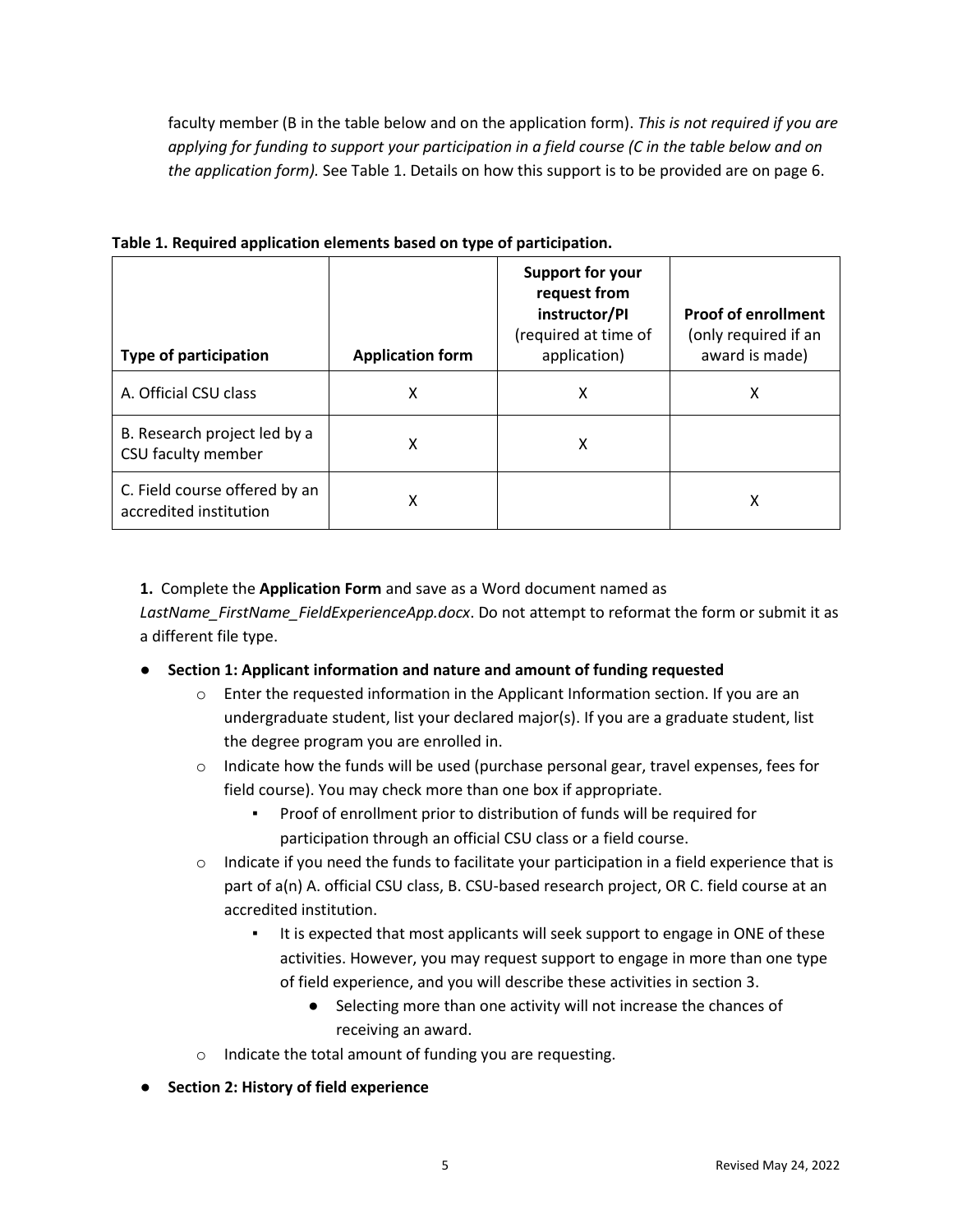- o **Because priority will be given to students who have little or no field experience, this is a very important part of your application.**
- $\circ$  Describe any experience you have in academic field work. This may have been part of a class or assisting another student with their research for example.
- $\circ$  It is perfectly fine if you do not have any field experience, and you can state that plainly. For example, you can write "I do not have any field experience." Also, if you have not spent much time in natural outdoor settings (camping, hiking, etc.), please feel free to note that.

### ● **Section 3: Budget and justification**

- $\circ$  To use the Example Budget template provided, please delete the example content and enter your own specific information.
- $\circ$  List items you need to purchase with amounts. Include sales tax estimates and any shipping costs. If there is a link to the item you wish to buy, include it.
- o For travel expenses, budget 58.5 cents per mile for use of your own personal vehicle. You may also request funds for other types of transportation (airfare, train, ferry, etc.), lodging, and meals. You may request funds for parking charges if you have to leave your car at an airport, train station, etc., or you may request funds for transportation (taxi, rideshare) to an airport, train station, etc.
- o For additional fees associated with field courses, list the fees and provide a link to the course.
- $\circ$  If you want to request funds for a different purpose not listed here, please contact Kimberly Jassowski [\(kjassowski@csumb.edu\)](mailto:kjassowski@csumb.edu), COAST Program Analyst.
- o **For the Justification portion, explain how funds will be used to allow you to do something you wouldn't be able to do otherwise or wouldn't be able to do without creating significant financial hardship.** 
	- **This is a very important part of your application. Please be very specific and use as much space as necessary.**

### ● **Section 4: Nature of your participation**

- $\circ$  Complete section A, B OR C depending on the nature of your participation in a field experience. You are only expected to complete ONE of these sections though you may complete more than one if appropriate.
	- Selecting more than one activity will not increase the chances of receiving an award.
- o **Describe the field work you will participate in.** 
	- This is a very important part of your application. Please be very specific and **use as much space as necessary.**
- $\circ$  For sections A and B, you may apply for funding either before participating in a field experience as part of a class or research project or while you are already enrolled in a class or participating in a research project. For section C, you MUST apply for funding BEFORE the course begins.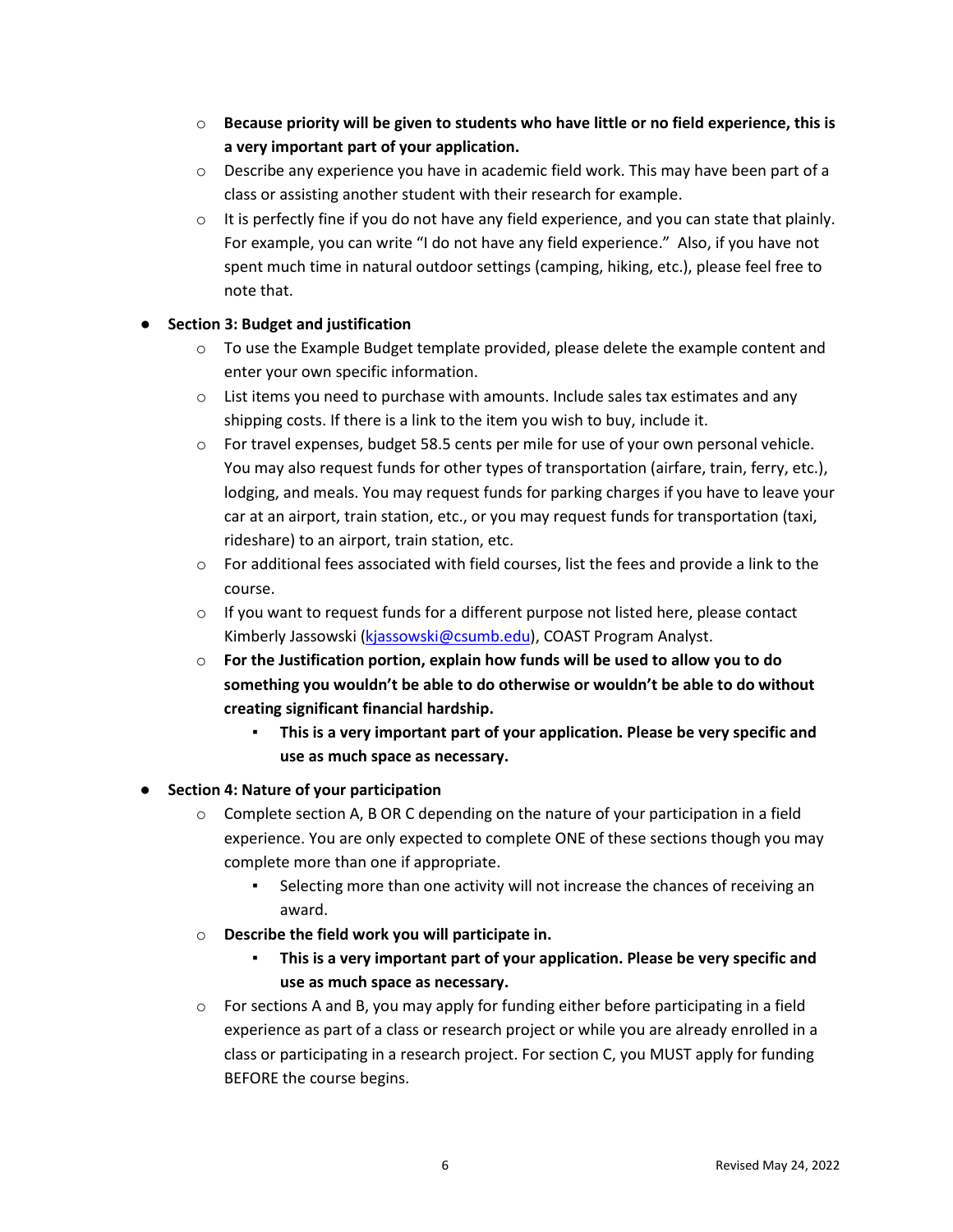$\circ$  Proof of enrollment will be required before the distribution of funds to support participation in a field experience as either part of an official CSU class or a field course at an accredited institution.

### **2. Support for your request from your instructor or research project leader**

If you are applying for funds to support or enhance your participation in a field experience as part of an official CSU class or faculty-led research project, the instructor or research project leader must indicate their support for your request.

- To do this, they must send an email to [fieldexperiencescoast@share.calstate.edu](mailto:fieldexperiencescoast@share.calstate.edu) stating that they support your application for funding through the COAST Support for Ocean and Coastal Field Experiences for CSU Students program.
- **●** They should be familiar enough with your request to know what you are asking for support for. For example, they should know if you are asking for support for camping gear, SCUBA gear, waders, or a backpack, etc. They do not need to list individual items you intend to purchase. In the case of a request for travel support, they should know where you are going, how often and why.
- **●** If your participation will be through a class, they should list the name and course number of the class and briefly describe the field work you will be involved in.
- **●** If your participation will be through a research project led by a CSU faculty member, they should briefly describe the project, your role in it, and the field work you will be involved in.
- **●** Example emails are provided at the end of this announcement. If your instructor or research project leader has questions about how to construct the email, please have them contact Kimberly Jassowski [\(kjassowski@csumb.edu\)](mailto:kjassowski@csumb.edu), COAST Program Analyst.
- **●** Your application will not be considered complete until this email is received.

### **8) Award Payment and Reporting Requirements**

When an award is made, funds will be distributed to awardee within 30 days of application submission to COAST. Awards for personal gear or travel must be used within 90 days from the date the funds are distributed to the awardee. Awards for field course fees must be used within 180 days from the date the funds are distributed to the awardee.

Awards will be paid through one of two different mechanisms depending on the circumstances. The preferred method is to pay the award through the student's home campus if they can confirm they do not have an outstanding balance on their student financial services account and that receiving an award will not negatively impact any financial aid they receive. If either of those conditions cannot be met or cannot be confirmed, the award can be paid by enrolling the awardee in a no-cost, no-credit course at CSU Monterey Bay (CSUMB) through the College of Extended Education and International Programs (Extended Ed). Awardees will not have to pay anything to be enrolled in the course and will not receive any academic credit. Enrollment in the course allows COAST to issue a payment for the entire award amount with no deductions or withholding directly to the awardee through the CSUMB Financial Aid Office (FAO).